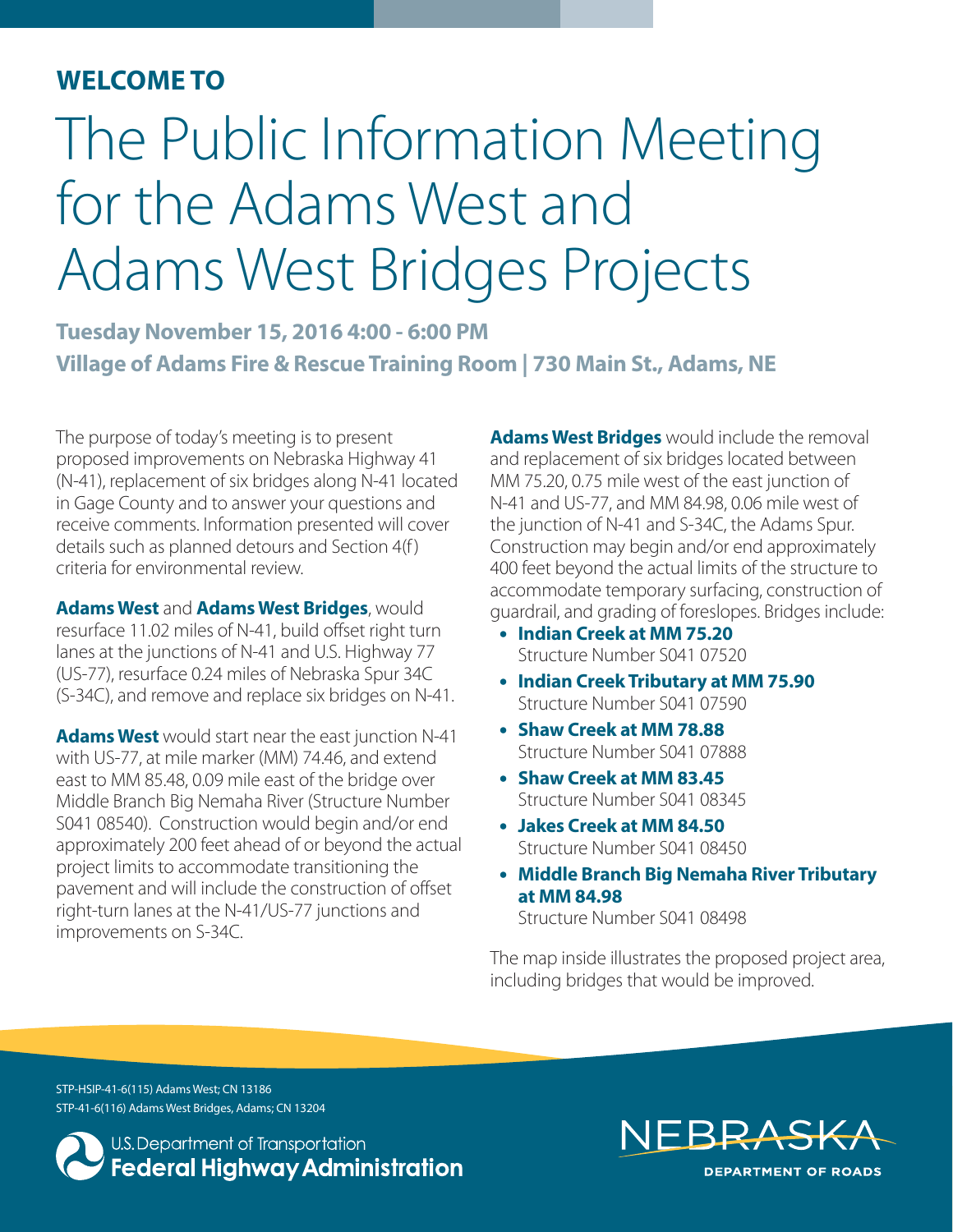## **Project Map**

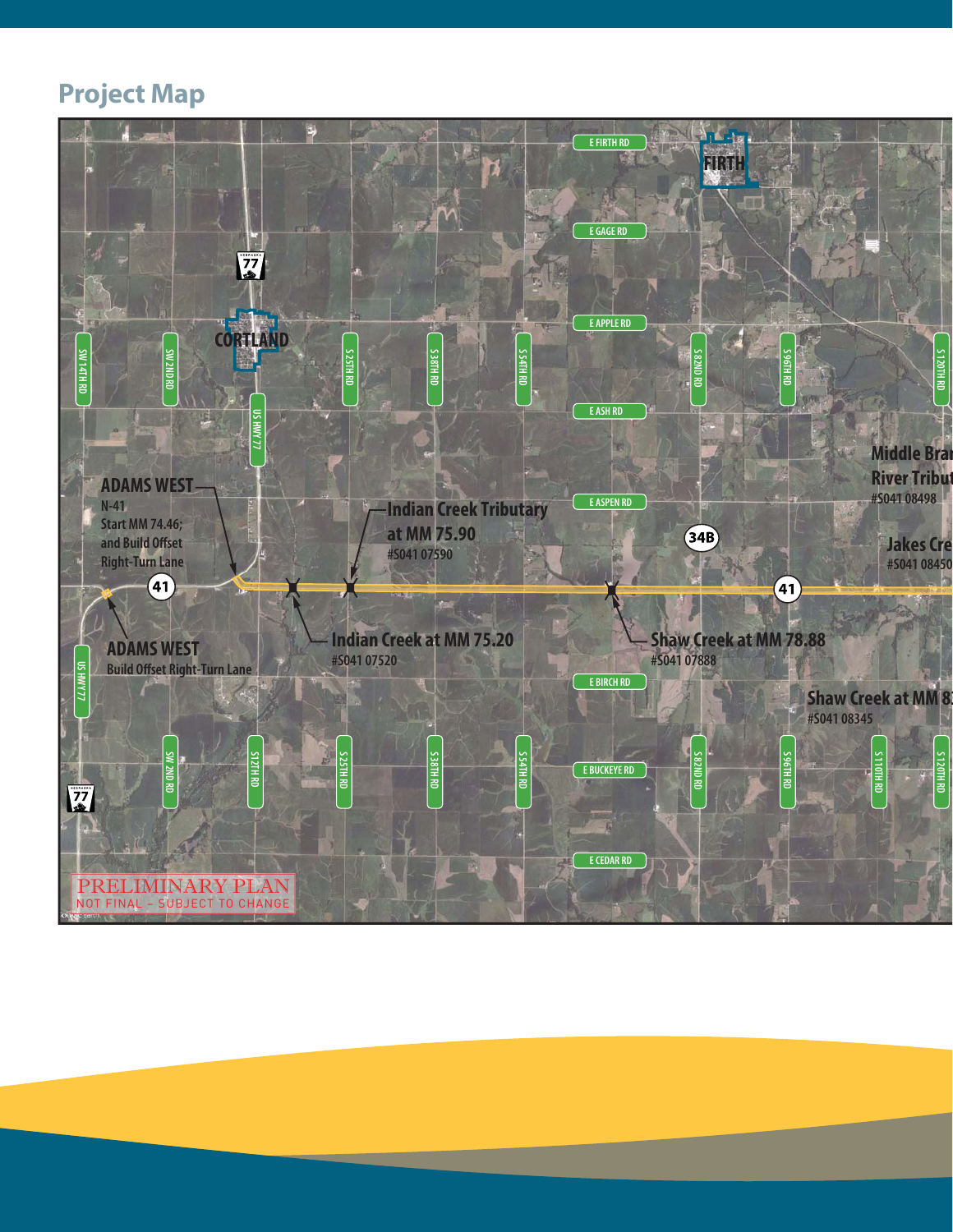

# **PROJECT PURPOSE & NEED**

The purpose of these proposed projects would be to:

- Preserve transportation assets
- Improve reliability of the transportation system
- Perpetuate mobility of the traveling public
- Reduce the frequency and severity of crashes at intersections.

The need for these projects is based on the condition of the roadway and bridges.

# **CONSTRUCTION SCHEDULE**

Construction on the Adams West and Adams West Bridges projects would tentatively be scheduled to begin fall of 2017, with completion by fall 2019.

# **POTENTIAL IMPACTS**

These projects would require the acquisition of additional property rights for construction throughout the project area, including new right-of-way, temporary easements and permanent easements. Access to adjacent properties would be maintained during construction but may be limited due to construction phasing. The Homestead Corridor Trail crosses N-41 at approximately MM 75.17. Replacement of the bridge at Indian Creek Tributary, new pavement, and temporary surfacing for traffic accommodations would impact this trail. A temporary trail would be constructed to detour the trail. Impacts to wetlands are anticipated. Traffic would be detoured at at the South 148th Road intersection with N-41 for approximately three months.

## **ESTIMATED COST**

- The estimated cost for the Adams West Project is \$5.7 Million.
- The estimated cost of the Adams West Bridges Project is \$5.3 Million.